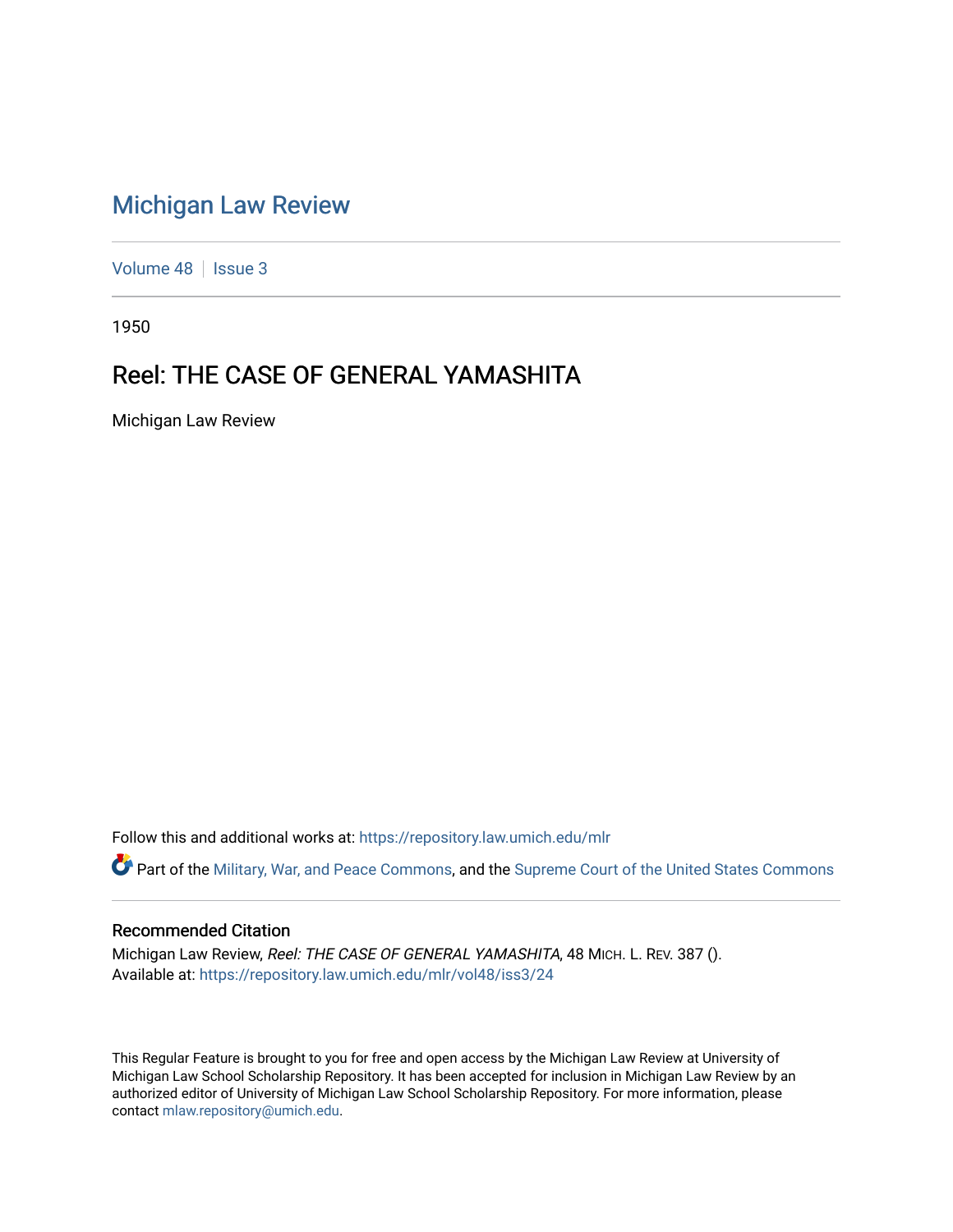#### RECENT BOOKS

This department undertakes to note or review brieHy current books on law and materials closely related thereto. Periodicals, court reports, and other publications that appear at frequent intervals are not included. The information given in the notes is derived from inspection of the books, publishers' literature, and the ordinary library sources.

### BRIEF REVIEWS

THE CASE OF GENERAL YAMAsmTA. By A. *Frank Reel.* Chicago: The University of Chicago Press. 1949. Pp. vi, 324. \$4.

General Tomoyuki Yamashita, commander of Japanese forces in the Philippine Islands, surrendered himself and his troops to the United States Army on September 2, 1945. Within a month, pursuant to orders of Generals MacArthur and Styler, Yamashita was charged with violating the laws of war and was brought to trial before an American military commission consisting of five professional soldiers. Found guilty, he was hanged on February 23, 1946, last minute appeals to the Philippine and United States Supreme Courts having failed. The author, Captain A. Frank Reel, who bitterly condemns both the justice and legality of the Yamashita trial, appeared with others, as defense counsel in all the various proceedings. While he assails many aspects of the case, the procedure employed at the trial level is particularly censured as being completely alien to all recognized safeguards of Anglo-American judicial practice. For example, the Judge Advocates appearing for the prosecution were given many months in which to prepare a bill of one hundred and twenty-three atrocity particulars, while the defense had three weeks in which to answer and was refused any continuance. General MacArthur's procedural directive specifically allowed the court to consider any ex-parte affidavits, depositions, hearsay or opinion evidence which were felt to have probative value-a practice which made effective cross-examination largely impossible. Not one member of the commission was a lawyer and none had any legal experience or familiarity with trial technique. Aside from the various procedural aspects, however, Captain Reel further contends that Yamashita was charged with no recognized crime. The indictment specified a failure to control the acts of his troops, but neither the indictment, the bill of particulars, or the evidence adduced at the trial linked Yamashita himself with any specific atrocities or military orders resulting in atrocities. The author takes the position that because of the disorganization among Japanese forces at the time of Yamashita's arrival from Japan, just shortly before the American landings on Leyte, the commander was at all times unable to communicate with the bulk of his forces. In other words, allied military operations made it physically impossible for Yamashita to control his subordinate officers or troops, yet our own success in this respect led to his indictment. Finally, Captain Reel questions the constitutionality of trial by military commission, acting under military law, after the cessation of hostilities. In the 1942 case of the German saboteurs, the United States Supreme Court